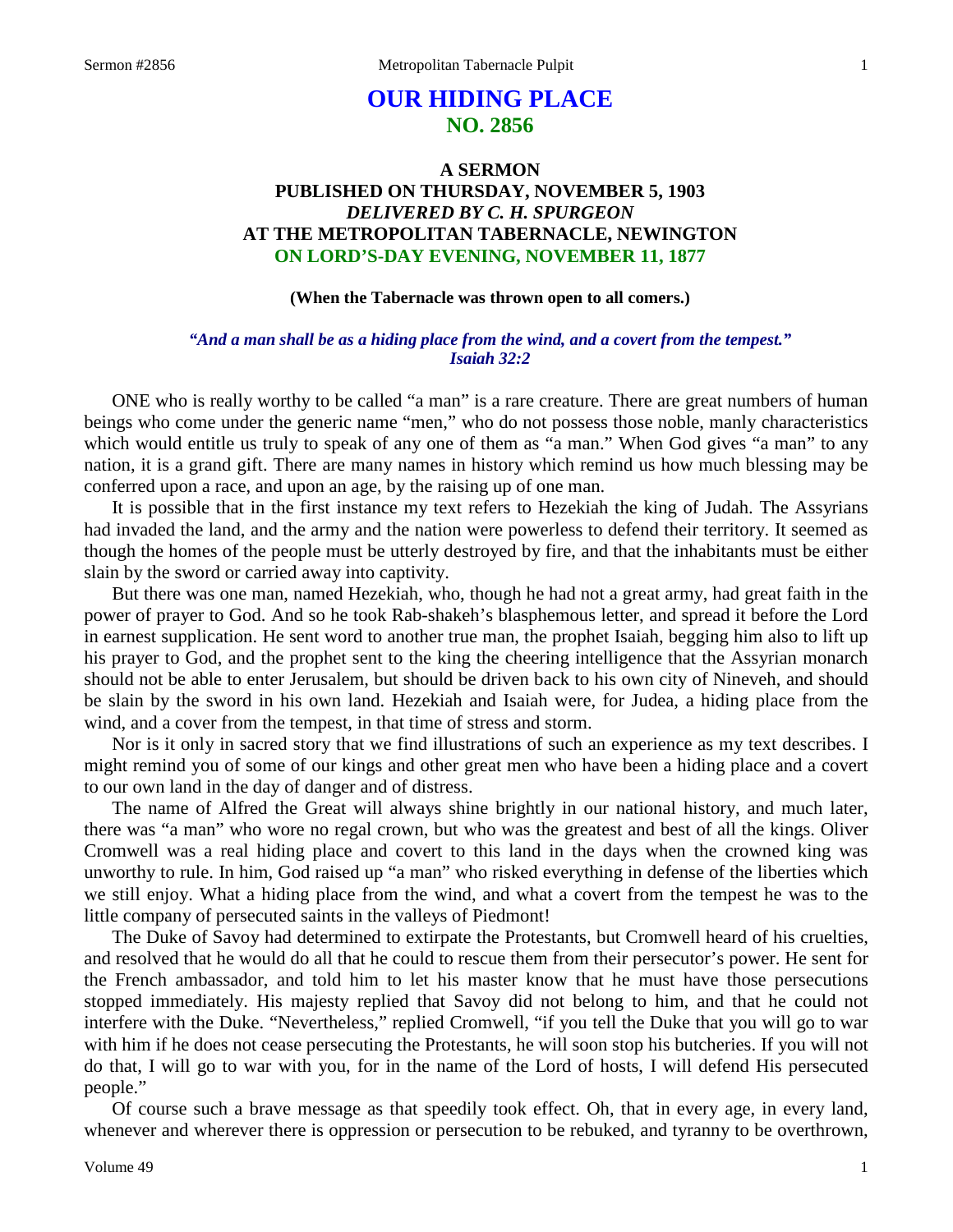God may always find "a man" who shall come boldly to the front, and speak and act for truth and righteousness, and so become "a hiding place from the wind, and a covert from the tempest," to the people whom he has the honor to protect in such a time as that!

I have no more to say upon that view of our subject except to pray God to make us all manly in that sense, so that all of us may, through His grace, take our proper place in the battle for the right and the true against the wrong and the false.

I have, however, to speak of another Man, to whom this text more especially refers. It is the Messiah—the Man Christ Jesus, the Mediator between God and men—God's greatest gift to men—the Nazarene, Jesus Christ of the house of David, who is the true hiding place from the wind, and covert from the tempest, to all who take shelter in Him. If my lips are divinely helped to extol Him, and if your hearts are divinely taught to rejoice in Him, we shall all be blessed. In speaking about my text, I want to show you first, that *this life is very liable to storms,* secondly, that *from all these storms, the Man Christ Jesus is our hiding place,* and that thirdly, *our wisdom is to shelter in that hiding place*.

**I.** First then, THIS LIFE IS LIABLE TO MANY STORMS.

He that reckons upon a calm from his cradle to his grave reckons altogether amiss. You may set sail upon a sea as smooth as glass, but I doubt not that, ere your voyage is completed, you will often have to reel to and fro and stagger like a drunken man, and be at your wits' end, by reason of the fury of the storm.

We are subject to great *mental storms.* No man can be a true thinker without finding his mind occasionally storm-tossed. A rushing mighty wind of doubt seems to come sweeping down from the mountains of speculation, driving everything before it. Anchors begin to drag, and firmly moored beliefs are driven headlong towards the rocks of destruction.

We have known what it is sometimes, to have such a terrible cyclone of doubt and questioning raging around us that we have hardly felt our own existence to be a fact, and have had grave questions concerning our own inner consciousness. When we have these stormy winds and tempests howling within the little world of our souls, we appreciate the promise of the text, "A man shall be as a hiding place from the wind, and a covert from the tempest."

At other times, the stormy winds take another shape, namely, that *of outward trial and trouble.* "Man is born unto trouble, as the sparks fly upward." Doubtless, there is a skeleton in every house—some cause of sorrow in every family.

A man may have a flourishing business, but there may come serious losses, or he may have the flush of health upon his cheek, and may suddenly begin to lose his vigor. The little ones around him, who are his joy, may sicken, and he may have to follow his loved ones to the grave. The wife of his youth may be taken away from him or the friend of his middle age may suddenly be smitten down.

The world is full of what we sometimes call accidents, though we know that they are providences providences of a sad and mournful character to us. God will not let us, who are His songbirds, build our nests here. He will send a rough wind through the forest, which will make the bough on which we try to build rock to and fro in the storm, till we are obliged to take to our wings again, for there is no resting place for us upon any of the trees in this world.

Many of you only too well know that there are rough winds of outward trial and trouble. I do not doubt that many a stormy blast has swept across your heart, in your families, or in yourselves, or in your estates, some way or other, you have realized your need of "a hiding place from the wind, and a covert from the tempest."

Then there is a wind, which sometimes blows upon men—a penetrating, searching, cutting wind, which may bring good with it, but which, at the time it is blowing, is a truly terrible wind to endure—I mean that of *spiritual distress on account of discovered sin,* when looking into your soul, you have spied out what you could not have believed was there. Sins and iniquities which had long hidden their heads, have suddenly appeared before you, and you have been almost swept off your feet as by a tornado.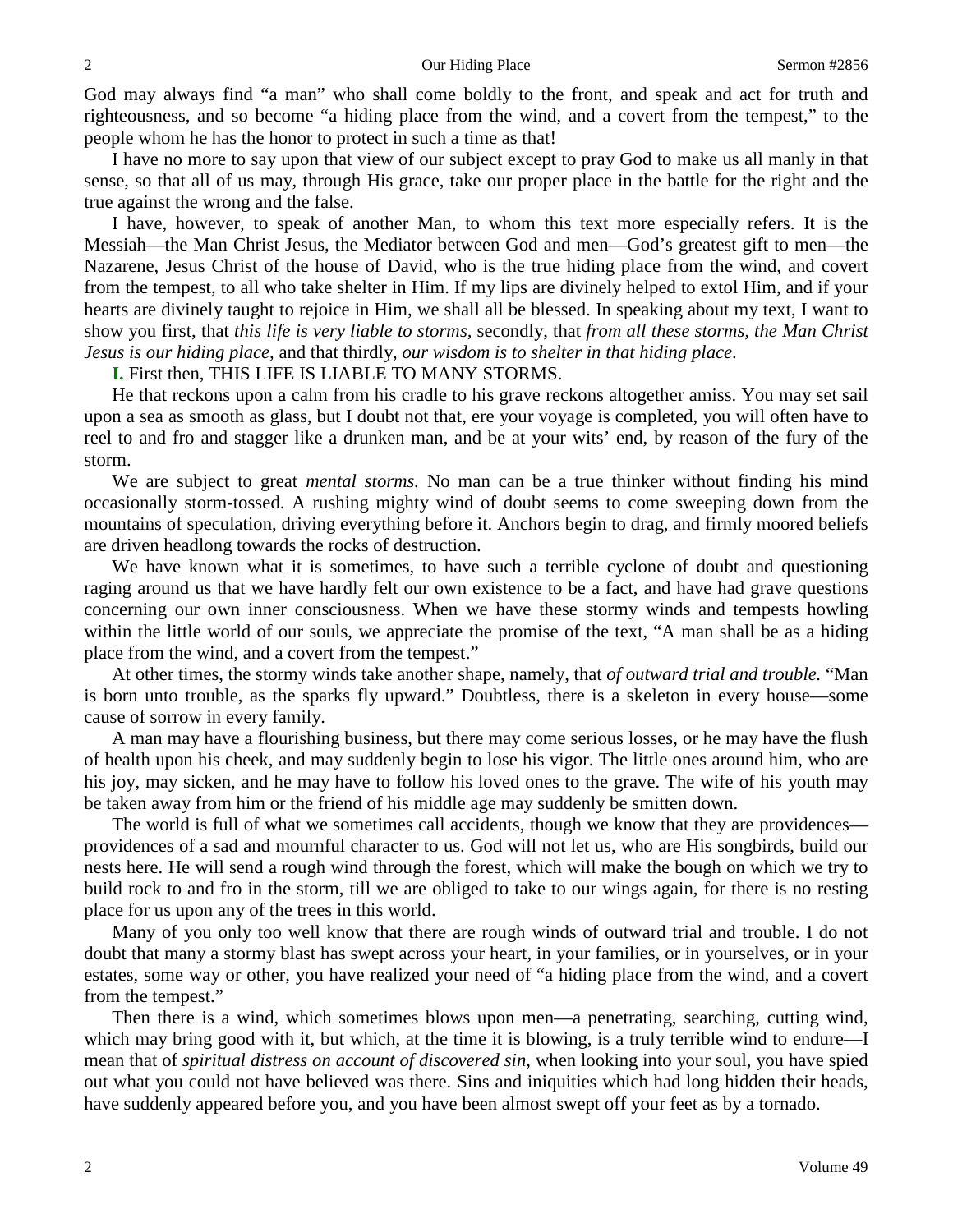### Sermon #2856 **Our Hiding Place** 3

I recollect when that wind blew through and through my soul. No comfort could I get by day or by night, my transgressions haunted and hunted me. I had not been worse than other young men, nor as bad as many whom I knew, but I seemed so to myself. It appeared to me as if I had become the very chief of sinners, and the most surely condemned of all who ever lived.

Remembering the experience I then passed through, I can truly say that I know of no pain that can be felt by the body, which is comparable to the terrible pangs of conscience when the searching breath of the Eternal Spirit goes through the soul, and withers up all the comeliness of our own righteousness, and despoils all the supposed beauty of our own good works. That is a wind which I trust we all have felt, or shall yet feel, but still, while it blows, it is dreadful to endure.

There is another wind which follows upon this, and of which this is the prelude unless infinite grace shall interpose, that is, *the awful wind of the infinite wrath of God*. When that mighty blast begins to blow upon men, it makes their beauty to consume like the moth. When they first realize that "God is angry with the wicked every day," they tremble in His presence, but what will their terror be when that wind is let loose upon them in all its fury? When God's right arm shall be bared for war, and thunders shall clothe His cloudy car, and He shall come forth armed with sword and buckler to confront His foes, saying "I will ease me of my adversaries," who shall be able to stand before Him?

Good Mr. Whitefield used to cry, "Oh, the wrath to come! The wrath to come!" And verily, I know not what he could have said about it except to utter the exclamation, and there to leave it, for that wrath to come must surpass all human language or imagination. Sometimes, it blows upon men ere they leave the body, they begin to be caught by the eternal whirlwind before they have quite got clear of the shores of time and mortal life, and some of them have let us know, by their terrible terror as they have died, a little of what that awful blast must mean to those who are swept away by it.

I will mention but one other wind, and that is one to which the best of men, as well as the worst, are exposed, namely, *the sudden and mysterious temptations of the devil.* He knows how to take us unawares, and he finds in our natural depravity, an ally, so that when he comes and knocks at the door of our heart, the sin that is within arises and opens to him, and then he comes in, and terrible is his entrance into the soul.

I have known a young man, who appeared to be upright and honest, suddenly decoyed into an act of theft by the temptation of the evil one. I have seen those who have been, apparently, pure in mind and heart, and who, at any rate in their youth, dreaded every thought of immorality, on a sudden cast down into the very depths of filthiness by a strong Satanic temptation which has assailed them. There is no man living who can truly say, "I am secure against the devil's assaults."

You may resolve as you please, but Satan is older and more cunning than you are, and he knows your weak points, and how he can most easily cast you down. He is the prince of the power of the air, and he can bring with him such a wind as shall smite the four corners of the human house at once, and level it to the ground. Woe to the man who is tempted of the devil in such a way as that, unless he has a hiding place wherein to shelter himself in the stormy and dark day!

I hope I have said enough upon this point, if I go on in this strain, you will think that my sermon is like the roll of the prophet, written within and without with lamentations and woe.

**II.** Now, in the second place, blessed be God that I can tell you that FROM ALL THESE STORMS THE MAN CHRIST JESUS IS OUR HIDING PLACE.

I have to try to set Him before you by the help of His Holy Spirit, "A man shall be as a hiding place from the wind, and a covert from the tempest." It is to Him we sing—

> *"The tempest's awful voice was heard; O Christ, it broke on Thee! Thy open bosom was my ward, It braved the storm for me. Thy form was scarred, Thy visage marred; Now cloudless peace for me."*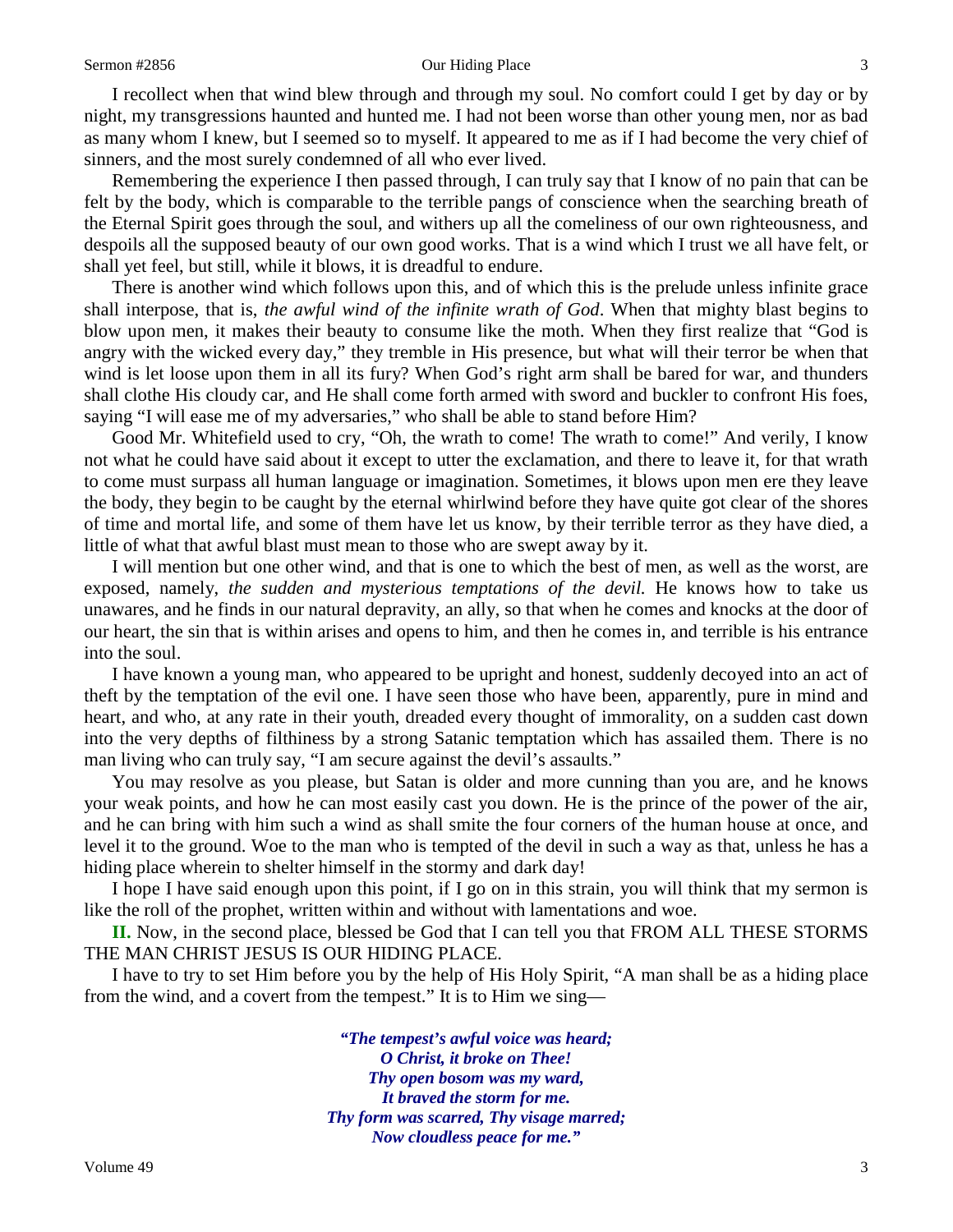*"A man"—yet one who is more than a man*—a man of whom it is written, "In the beginning was the Word, and the Word was with God, and the Word was God." It is the Man Christ Jesus who is, nevertheless, to be adored as "over all God, blessed for ever," reigning, as He now does, in the highest heavens, crowned with glory and honor.

I invite all of you who are afraid of the storms of doubt, or trial, or temptation, or of the wrath of God, to put your trust in the Lord Jesus Christ, because, being God, He is omnipotent, and therefore, nothing can be too difficult for Him. Once enclosed within His hand, where is the power that can reach you there, or pluck you thence? If your shield shall be the Almighty One Himself, then are you secure from all hurt or harm.

Yet, as the text says, "a man shall be as a hiding place from the wind, and a covert from the tempest," I remark that *Christ is truly a man.* Oh, how often, in the thought of Christ's real humanity, has my soul found a hiding place from all manner of storms! "God"—the word is great! "God"—the idea is sublime! The great Eternal JEHOVAH, who made the heavens and the earth, and who bears them up by His unaided power, who rides upon the stormy sky, and puts a bit into the mouth of the raging tempest—how shall I, a poor worm of the dust, draw nigh to such a God as this?

The answer quickly comes, "He has been pleased to reveal himself in the Man Christ Jesus." "God was in Christ, reconciling the world unto himself, not imputing their trespasses unto them." God deigned to take upon Himself the nature of man, there He lies in the manger—the Infinite, yet an infant omnipotent, yet swaddled by a woman, and hanging as though helpless at her breast. Let Bethlehem ever tell the matchless mystery of godliness, God manifest in human flesh. Why should I dread to appear before God, now that, in the person of His Son, Jesus Christ, there is a link between my manhood and His deity?

The awful gulf that sin had made is bridged, and now I perceive how near God comes down to man, and how closely He lifts up man to Himself. Jesus Christ was truly man. With the exception of being free from sin, He was in no respect different from ourselves, and at this moment, though He occupies the very throne of God in glory, His sympathies run towards us.

## *"He knows what sore temptations mean, For He has felt the same."*

He is ready to succor us, for His delights are still with the sons of men. He became a man because He loved men. God has such affection for our race that He has married our nature to Himself. Oh, what joy there ought to be in our hearts because of this! Whenever the thought of the greatness, and the holiness, and the terrible majesty of God, oppresses any one of us, let him say, with good Dr. Watts—

> *"Till God in human flesh I see, My thoughts no comfort find; The holy, just, and sacred Three Are terrors to my mind.*

*But if Immanuel's face appear, My hope, my joy begins; His name forbids my slavish fear, His grace removes my sins."*

The very fact that God has become incarnate makes Him to be a hiding place from the wind, and a covert from the tempest.

Further, *Christ is the substitutionary Man,* for He stood forward as the Man to die instead of guilty men. Have you not often heard this life called a state of probation? That is a most incorrect term, for our probationary period passed away long ago. There was a man—the first of men, Adam—and the whole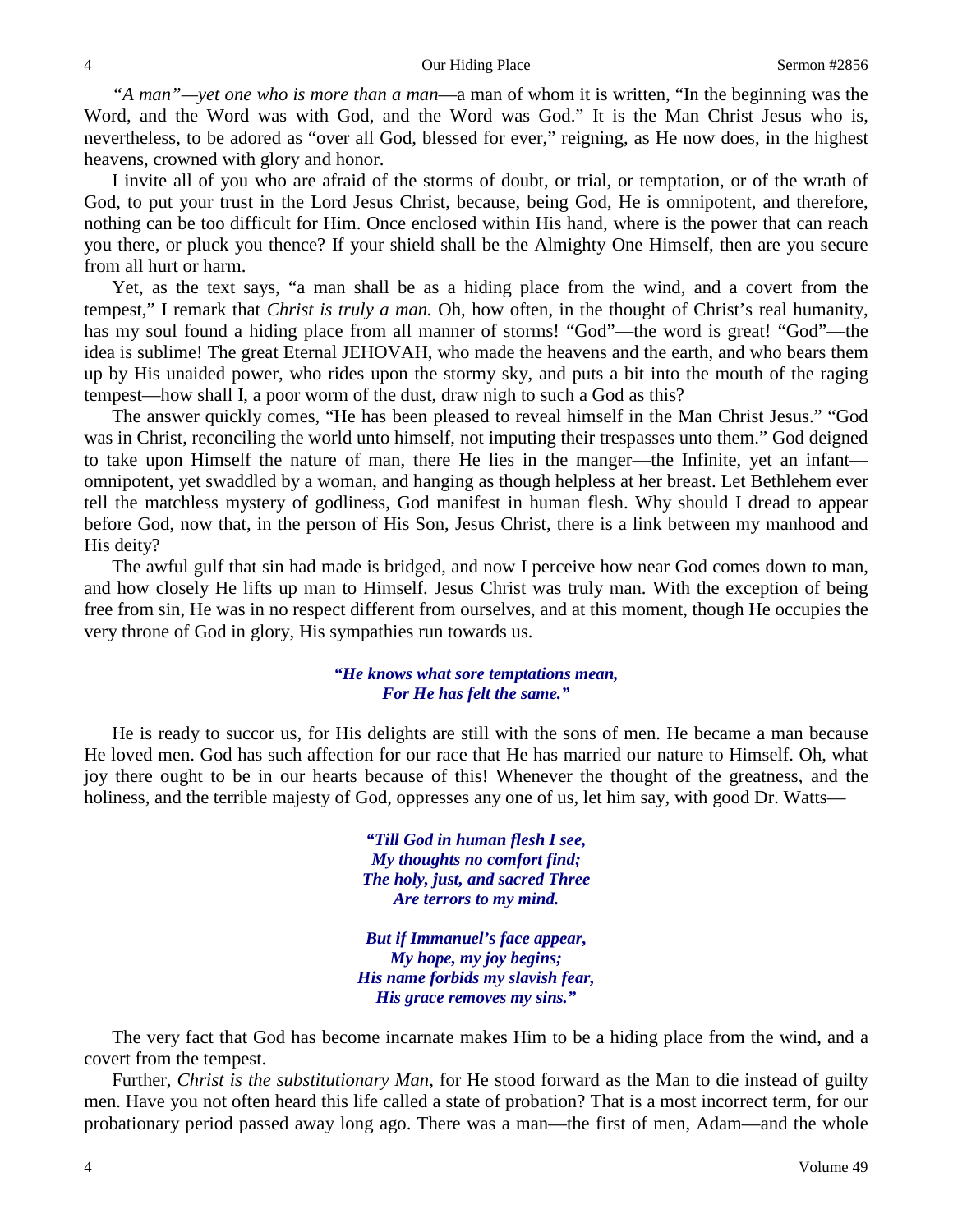### Sermon #2856 **Sermon #2856** Our Hiding Place 5

human race was put upon probation in him. If he had obeyed his Maker's command, all his seed would have lived by virtue of his obedience, but as he disobeyed, his entire race has suffered. He could not endure the test applied to him, for he ate of the forbidden fruit, and so fell from his high estate, and in his fall, you and I, and all mankind fell down. We fell in another, we had nothing to do with the matter, for it all happened thousands of years before we were born.

Some have questioned the justice of this arrangement. If you have done so, I pray you to lay aside all such questions, for this is the door of hope for you. Because our fall was caused by another, there remained the possibility, on the same plan of representation and substitution, of our being lifted up by Another, and saved by Another.

So, in the fullness of time there came a second Man, the Lord from heaven, and stood in our place. Did He obey the law? For thirty years and more, He was upon His trial, but He never failed. "In him was no sin." But man was under condemnation because of his guilt, will Jesus Christ, as the great Substitute for sinners, bear upon Himself the punishment due to human guilt? He could not have borne it if He had not been God as well as man, being the God-man, He said that He would bear sin's penalty, that all who would put their trust in Him might forever go free.

It was a wondrous sight, when, on that awful night in dark Gethsemane, He began to bear His people's guilt, and so was made to sweat as it were great drops of blood falling down to the ground, while His soul was exceeding sorrowful, even unto death.

I hope you all know the sad yet glad story, I expect most of you have often heard it—how Jesus bore that tremendous load of our guilt upon His own shoulders, though His back was bleeding from Pilate's cruel scourging—how He bore it though they nailed His hands and feet to the accursed tree—how He bore it though the sun refused to look upon Him, and traveled on in tenfold night—how He bore it though JEHOVAH Himself forsook Him while He was bearing our sins in His own body on the tree, so that He was compelled to cry, "My God, my God, why hast thou forsaken me?"

He bore that terrible burden right to the end, and on the cross He cried, "It is finished," ere He gave up the ghost. This is the Man who is the hiding place from the storm, and the covert from the tempest the substitutionary Man—the surety Man—who stood in the room, and place, and stead of guilty man the just Man bearing, instead of unjust man, the deserved wrath of God.

If you, my dear friends, will only put your trust in Him, you will find Him to be indeed a blessed covert from the storm that is now threatening you. How can God's wrath touch you if Christ has borne it all in your stead? A hiding place shelters a man because it bears the full force of the storm, while he is protected from it fury. Because Christ died for us, therefore we, who take shelter in Him, shall not die. Our debt is paid, justice is satisfied, mercy triumphs, and we go free. This is the Man—the substitutionary Man—who is "as a hiding place from the wind, and a covert from the tempest," to all who put their trust in Him.

That is not all, however, for this substitutionary Man remains *the representative Man,* and if you are believers in Him, He represents you in everything. He died, but He also rose again, what a shelter from all tempestuous thoughts of death there is in that glorious truth! For,—

## *"As the Lord our Savior rose, So all His followers must."*

The wind howls sadly out yonder among the tombs in the cemetery, one would scarcely choose to spend a night there alone among the dead, but even that mournful wind, when it is heard by the ear of faith, has music in it. That ancient message is yet to be fulfilled, "Thy dead men shall live, together with my dead body shall they arise." This is what Christ says to us, so we need not stand by the pious dead, and weep as those without hope, but we may already begin to anticipate the dawning of that glorious morning when, at the summons of the descending Savior, "the dead in Christ shall rise first: then we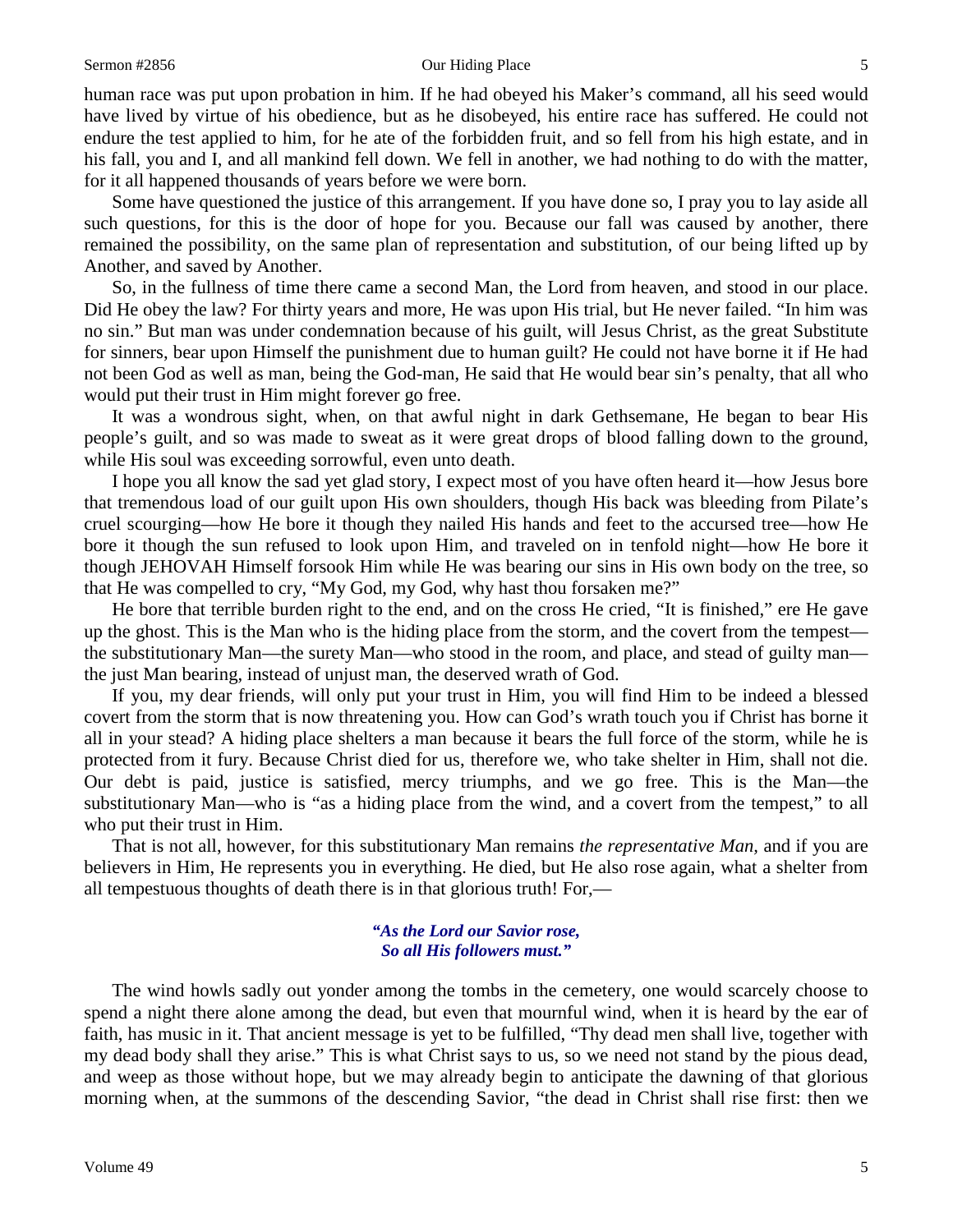which are alive and remain shall be caught up together with them in the clouds, to meet the Lord in the air; and so shall we always be with the Lord."

Jesus, therefore, as our Representative, is a hiding place to us from all the winds which would come to us by the way of the sepulcher. We are not afraid to die, for Jesus lives, and He said to His disciples, "Because I live, ye shall live also." He has also gone up into heaven, in His glorified body, He ascended up on high, there to appear in the presence of God for us.

So, whenever you have any dread about the future, recollect that you will be where He is. If you are a believer in Him, you must ascend to heaven even as He has done, and as He sits upon His throne, even so shall you, and as He is perfected in glory, even so must you be. Between the Man Christ Jesus, and all believers in Him, there is such unity that wherever He is, there must His people also be.

This is what He rightfully demands on their behalf, by virtue of His atoning sacrifice, "Father, I will that they also, whom thou hast given me, be with me where I am; that they may behold my glory, which thou hast given me: for thou lovedst me before the foundation of the world." If you hide behind this rampart of stupendous rock—this mighty mound of divine consolation—it matters not what winds may rage, or what storms may roar, you may rest in security and serenity behind the great representative Man who is "as a hiding place from the wind, and a covert from the tempest."

We also have to bless the name of our Lord Jesus that He is the ever-living Man, who is, at all times, a shelter from the wind to those who trust in Him. Our earthly friends may die, but we shall never lose our best Friend. All merely human comforters will fail us sooner or later, but He will always abide true and steadfast to all who rely upon Him.

### *"He lives, the great Redeemer lives,"—*

so His cause is always safe, and our safety is always secured in Him. Hide thyself, therefore, in the everliving Man, for there you need not fear any change that the rolling ages may bring.

Blessed be the name of Jesus, He is also *the interceding Man,* for at this very moment He is pleading for His people before His Father's throne. We cannot see Him, yet sometimes when our faith is in lively exercise, we can almost behold Him, and can all but hear Him presenting His almighty pleas on behalf of all those who have entrusted their case into His hands. O beloved—

> *"In every dark distressful hour, When sin and Satan join their power, Let this dear hope repel the dart, That Jesus bears us on His heart."*

If nobody else remembers us, He does, and He spreads His wounded hands in powerful, prevalent intercession on our behalf, and our comfort is that "He is able also to save them to the uttermost that come unto God by him, seeing he ever lives to make intercession for them."

It is true that He is a man, but He is a man clothed with infinite power. So think no longer of the Christ as "despised and rejected of men: a man of sorrows, and acquainted with grief," for He has done with all that. He has ascended from His cross to His throne.

> *"The highest place that heaven affords Is His, is His by right, The King of kings, and Lord of lords, And heaven's eternal light."*

Do not look at crucifixes, or any such representations of Christ, for He in whom you trust is neither upon the cross nor in the tomb, for He is risen. "Come, see the place where the Lord lay," but do not forget to look up to the place where He now sits, for "this man, after he had offered one sacrifice for sins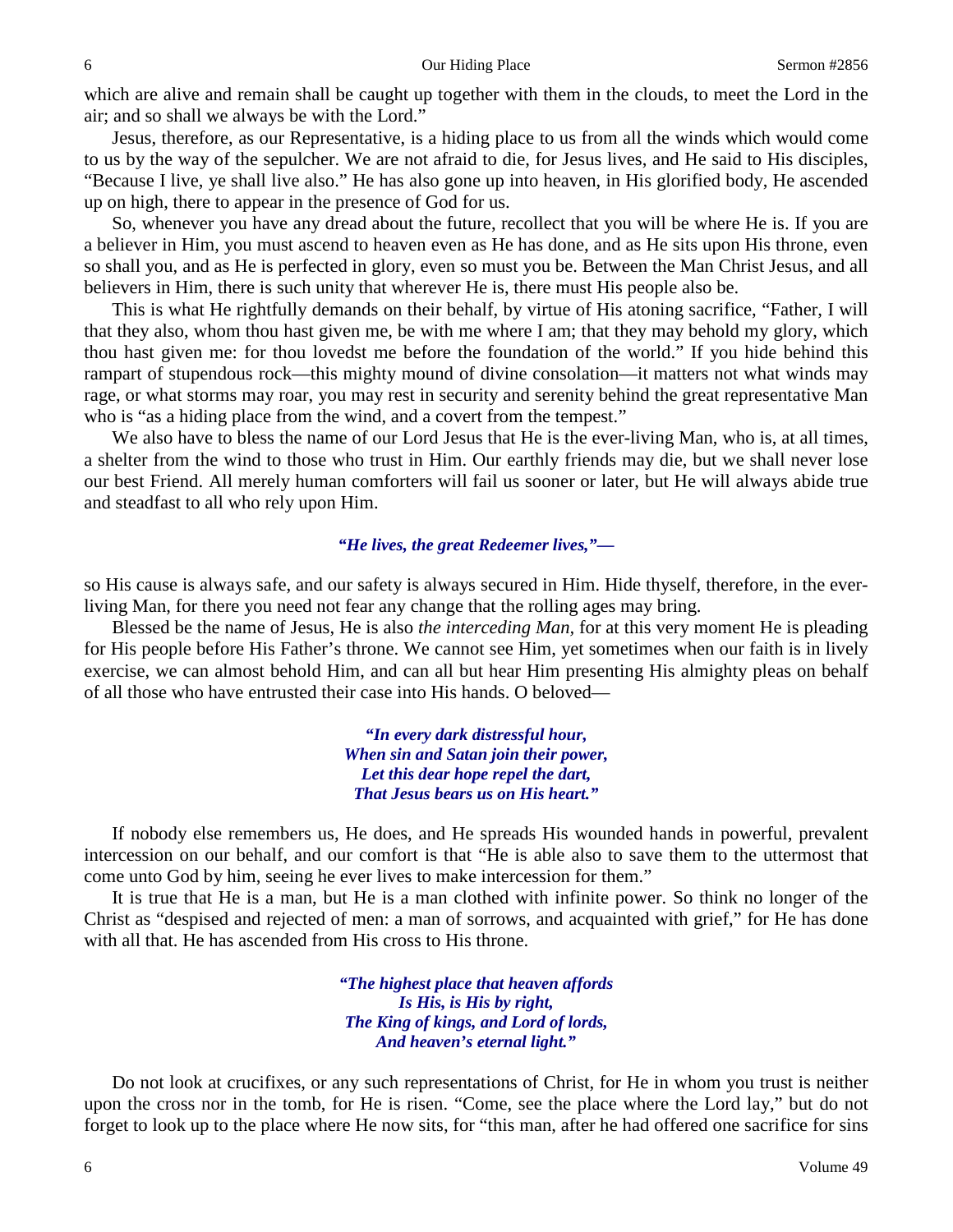### Sermon #2856 **Our Hiding Place** 7

for ever, sat down on the right hand of God; from henceforth expecting till his enemies be made his footstool." Ere He ascended, He said to His disciples, "All power is given unto me in heaven and in earth. Go ye therefore, and teach (or make disciples of) all nations, baptizing them (those who are made disciples) in the name of the Father, and of the Son, and of the Holy Ghost."

We serve the Christ whom all His creatures must obey, angels fly at His bidding, and devils tremble at His frown. He allows the kings of the earth to sway their mimic scepters for a time, but all the while He is King of kings, and Lord of lords. For our Lord Jesus Christ, we claim a universal monarchy. He sits enthroned upon the circle of the heavens, and the nations of the earth are but as grasshoppers before Him.

> *"Sweet majesty and awful love Sit smiling on His brow, And all the glorious ranks above At humble distance bow.*

*This is the Man, th' exalted Man, Whom we unseen adore; But when our eyes behold His face, Our hearts shall love Him more."*

I close my description of this wondrous Man by reminding you that He is *the coming Man*. It is but a little while, and He that shall come will come. The great drama of this world's history draws towards its close. We know not when it will end, for it is not for us "to know the times or the seasons, which the Father hath put in his own power," but there comes to us, as a clear, ringing message out of the deep mystery of the future, the voice of our Savior, saying, "Surely I come quickly," to which our glad response is, "Even so, come, Lord Jesus!"

I cannot foretell to what a state of anarchy or of despotism this world may yet come, I cannot forecast the ultimate issues of great wars and conflicts between divers nations, but the saints of God shall always have a hiding place from every stormy wind that shall ever blow. "The Lord himself shall descend from heaven with a shout, with the voice of the archangel, and with the trump of God." "He cometh to judge the earth: he shall judge the world with righteousness, and the people with his truth."

There shall come a day when that ancient prophecy shall be fulfilled, "He shall live, and to him shall be given of the gold of Sheba: prayer also shall be made for him continually, and daily shall he be praised." There shall yet come a halcyon period when they shall hang the useless helmet high, and study war no more, but the silver trumpet of the blessed jubilee shall sound aloud for Christ, the great Prince of peace, shall then have returned to reign and His un-suffering kingdom shall know no end. This is the world's hope, that the people's Christ, the Man chosen out of the people, the Lover of mankind, the great Philanthropist, the Divine Man, shall come and reign among His loyal subjects, and be to them "as a hiding place from the wind, and a covert from the tempest."

To sum all up, beloved, I do not know what your storms, inwardly or outwardly, may be, or what may be your special dread or terror, but if you hide away in the Man Christ Jesus, you will find that He will afford you shelter from every trouble that can possibly befall you.

**III.** So I close my discourse by saying to you, AS THE LORD JESUS CHRIST IS SUCH A HIDING PLACE AS THIS, LET US RUN TO HIM FOR SHELTER.

First, let *us stand behind Him whenever we approach God.* I can imagine someone saying, "I want to pray, but I am afraid to appear before the Lord, for if His eyes of fire shall look upon me, they may utterly consume me. What shall I do?" Why, stand behind His Son, and say unto Him—

> *"Him, and then the sinner see, Look through Jesu's wounds on me."*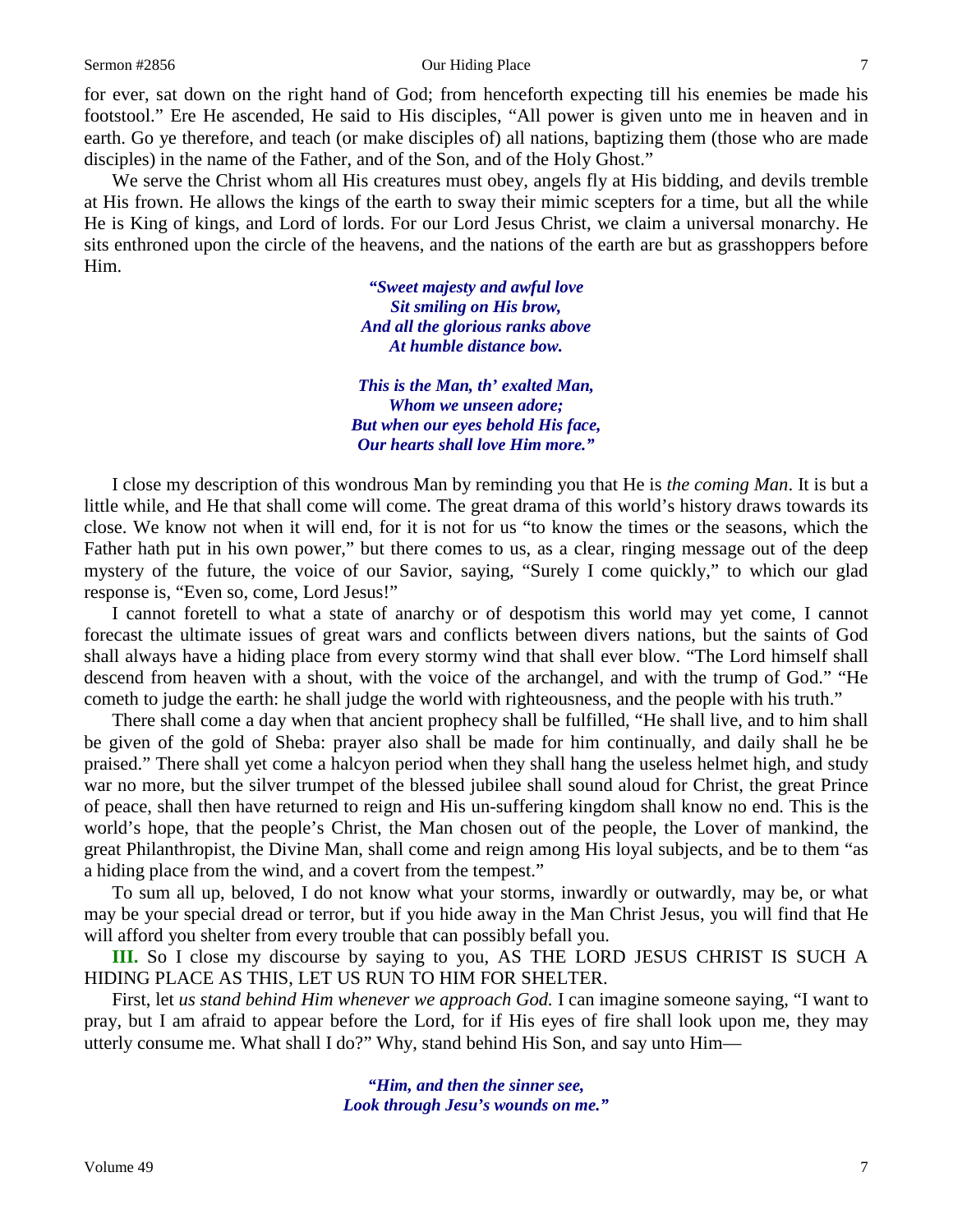Come not to God yourself directly, but come unto Him through Jesus Christ the Mediator and Intercessor. Then His wrath cannot reach you, for Christ your hiding place will stand between you the offender and the God whom you have offended. This seems to me to be very simple, if there are any here who have never acted thus, I entreat the Lord to lead them to do so now.

Come, poor soul, you know that you cannot keep the law, and that you cannot bear the punishment due to sin, well then, will you not trust the Lord Jesus Christ to stand in your place, and to suffer instead of you? If you do, all is done that is needful. You are in the shelter, so the wind cannot blow upon you.

Even when you have done that, there are the storms of this life still to be met, so *get behind Christ by following Him in the path of duty.* If you never go anywhere but where Christ leads the way, you need not be afraid of storms, for they will beat upon Him more than upon you.

When I was quite a young man, I was greatly reviled for preaching the Gospel, and sometimes my heart would sink a little under the cruel slanders that many uttered, but I often used to go upstairs to my room, and after a season of sweet fellowship with my Lord, I would come down singing—

> *"If on my face for Thy dear name, Shame and reproaches be, All hail reproach, and welcome shame, If Thou remember me."*

Whenever there is a cross to be carried by any of Christ's followers, He always bears the heavy end on His own shoulders. He always takes the bleak side of the hill Himself, and His disciples may be well content to follow when they have so good a Master to lead the way. Ay, beloved, whenever any of the troubles of life come upon you, get near to Jesus and shelter behind Him.

When John the baptist was put to death, his disciples took up his body, and went and told Jesus. That was the best thing they could have done. When the little baby dies, dear mother, take up its body, and go and tell Jesus. When you are out of employment, working man, and the supply of bread is short in the home, go and tell Jesus. He will sympathize with you, for He also was an hungred. And when others of the trials of life come upon any of you, do not hesitate as to what you will do, but if you have hidden behind Him on account of sin, go and hide in Him on account of sorrow, for this Man shall always be a hiding place from every stormy wind that blows if you do but know how to go and trust in Him.

Come to my Lord Jesus Christ, my dear fellow men, because *He is an effectual hiding place.* Many of us have tried Him, and proved that He is all that I have said. There have been millions upon millions of His saints, in all ages, who have cast upon Him their entire life-burden, and He has never failed to relieve any one of them yet. I have stood by the bedside of many dying Christians, but to this moment, I have never heard one of them say that Christ had played him false.

There are hosts of biographies of Christians published, did you ever find, in any of them, a single instance in which a believer in Christ found Himself deserted and forsaken by his Savior? No, but on the contrary, the testimonies are heaped up far beyond any evidence that ever could be demanded in a court of law, and they prove, beyond all question, that Christ helps His children in all their emergencies, and delivers them in every time of trouble.

I appeal to any of you who have had godly parents. What your father tried, and your mother tried, young man, I ask you to try. Where your gracious grandmother rested all her hope—and you know that, poor simple woman as she was, she died triumphantly—be not you so unwise as to refuse to rest your hope.

I like things that have been tried and proved, the new-fangled notions of this modern age may do for lackadaisical gentlemen who seem to scarcely know whether they have a soul to lose, but I know that I have one, and I cannot afford to risk it on speculations and novelties. That Gospel which has saved the saints for nearly two thousand years is good enough for me, so I trust myself in this ancient hiding place